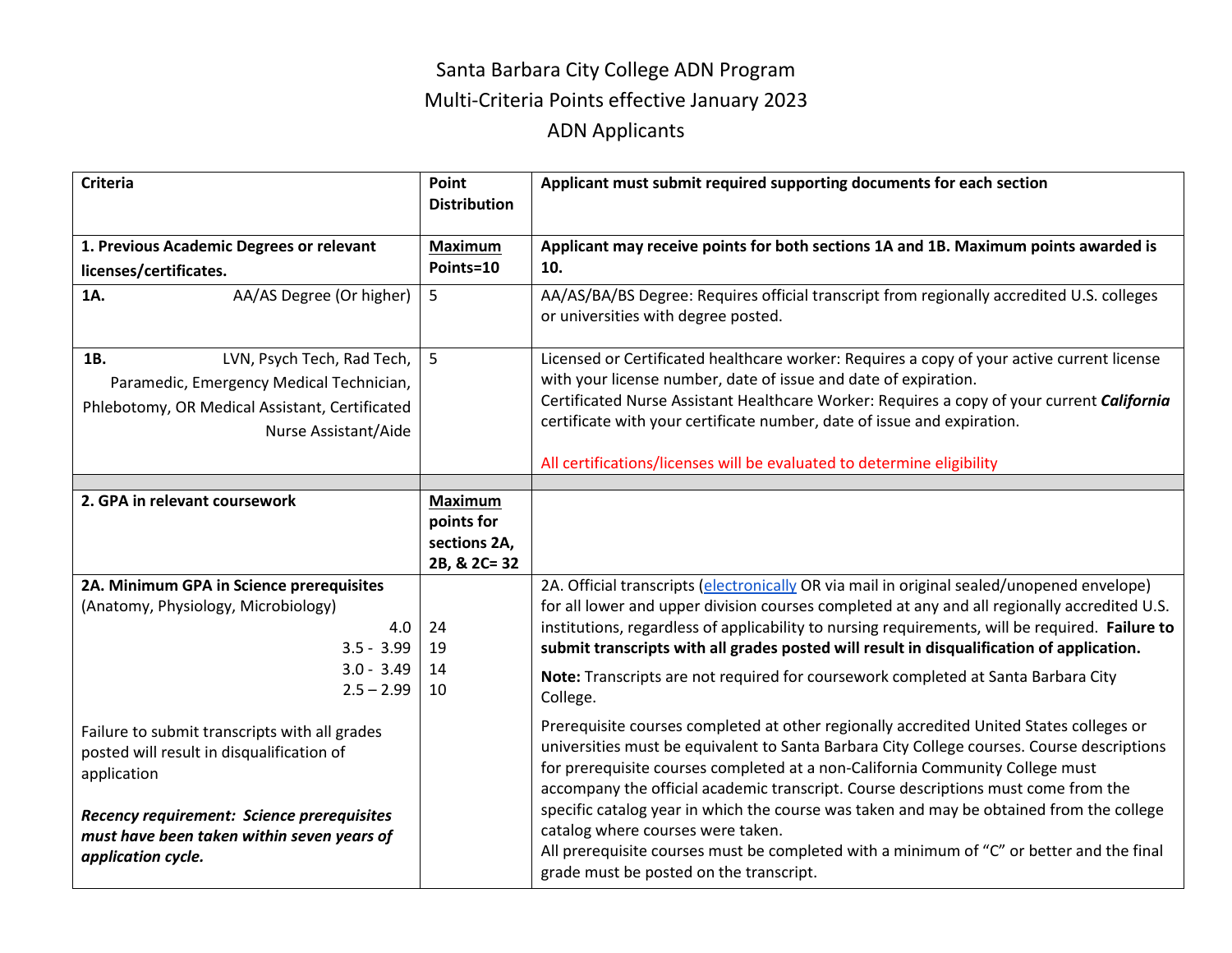| 2B. Written Composition (SBCC Eng. 110)             |                   | The same documentation listed in 2A will be required for 2B.                               |
|-----------------------------------------------------|-------------------|--------------------------------------------------------------------------------------------|
| $3.7 - 4.0$                                         | 8                 |                                                                                            |
| $2.7 - 3.69$                                        | 6                 | If English prerequisite was met with an AP score of 3 or higher,                           |
| $2.0 - 2.69$                                        | 4                 | AP Score card from www.collegeboard.org must be included at the time of application.       |
| 2C. Repeats with D, F, or FW or NP in Science       |                   | The same documentation listed in 2A will be required for 2C.                               |
| and English prerequisites (eg. Anatomy,             |                   |                                                                                            |
| Physiology, Microbiology, or English 110)           |                   | W (withdrawal) nor EW (Excused withdrawal) not included in repeats.                        |
| 3 repeats or more                                   | $-5$              |                                                                                            |
|                                                     |                   |                                                                                            |
| 3. Approved diagnostic assessment tool, ATI         | <b>Maximum</b>    | Must achieve a minimum ATI TEAS Total Score of 62% to be eligible to apply. SBCC           |
| <b>Test of Essential Academic Skills (ATI TEAS)</b> | Points = $20$     | accepts the first TEAS attempt only. Must be the most current version (called ATI TEAS).   |
| <b>Total Score</b><br>$>80\%$                       | $\overline{4}$    | If an applicant tests at Santa Barbara City College, the ATI TEAS score is received        |
| <u>&gt;</u> 75%                                     | 3                 | automatically and no other documentation is required.                                      |
| $>69\%$                                             | 2                 | If an applicant has taken or will take the ATI TEAS at a location other than Santa Barbara |
| $>62\%$                                             | $\mathbf{1}$      | City College, the applicant must request to have Assessment Technologies Institute (ATI)   |
| < 61%                                               | $\mathbf 0$       | send the ATI TEAS transcript (score) to SBCC by going to their website at                  |
| <b>TEAS Reading</b><br>>82%                         | $\overline{4}$    | www.atitesting.com.                                                                        |
| 279%                                                | 3                 |                                                                                            |
| >76%<br>273%                                        | 2                 | The ATI TEAS score is required at the time of application and must be received by the last |
| <72%                                                | $\mathbf{1}$<br>0 | day of the application cycle.                                                              |
| <b>TEAS Math</b><br>285%                            | $\overline{4}$    | *An applicant who scores below 62% on the ATI TEAS exam will become ineligible for the     |
| 282%                                                | 3                 | current application cycle and must meet with the SBCC Program Director or designee to      |
| 278%                                                | 2                 | complete a remediation plan.                                                               |
| >74%                                                | 1                 |                                                                                            |
| 573%                                                | $\mathbf 0$       |                                                                                            |
| <b>TEAS Science</b><br>>70%                         | $\overline{4}$    |                                                                                            |
| 265%                                                | 3                 |                                                                                            |
| $>60\%$                                             | 2                 |                                                                                            |
| 256%                                                | $\mathbf{1}$      |                                                                                            |
| $55\%$                                              | $\mathbf 0$       |                                                                                            |
| <b>TEAS English</b><br>280%                         | $\overline{4}$    |                                                                                            |
| >75%                                                | 3                 |                                                                                            |
| >72%                                                | 2                 |                                                                                            |
| $>67\%$                                             | 1                 |                                                                                            |
| <66%                                                | 0                 |                                                                                            |
|                                                     |                   |                                                                                            |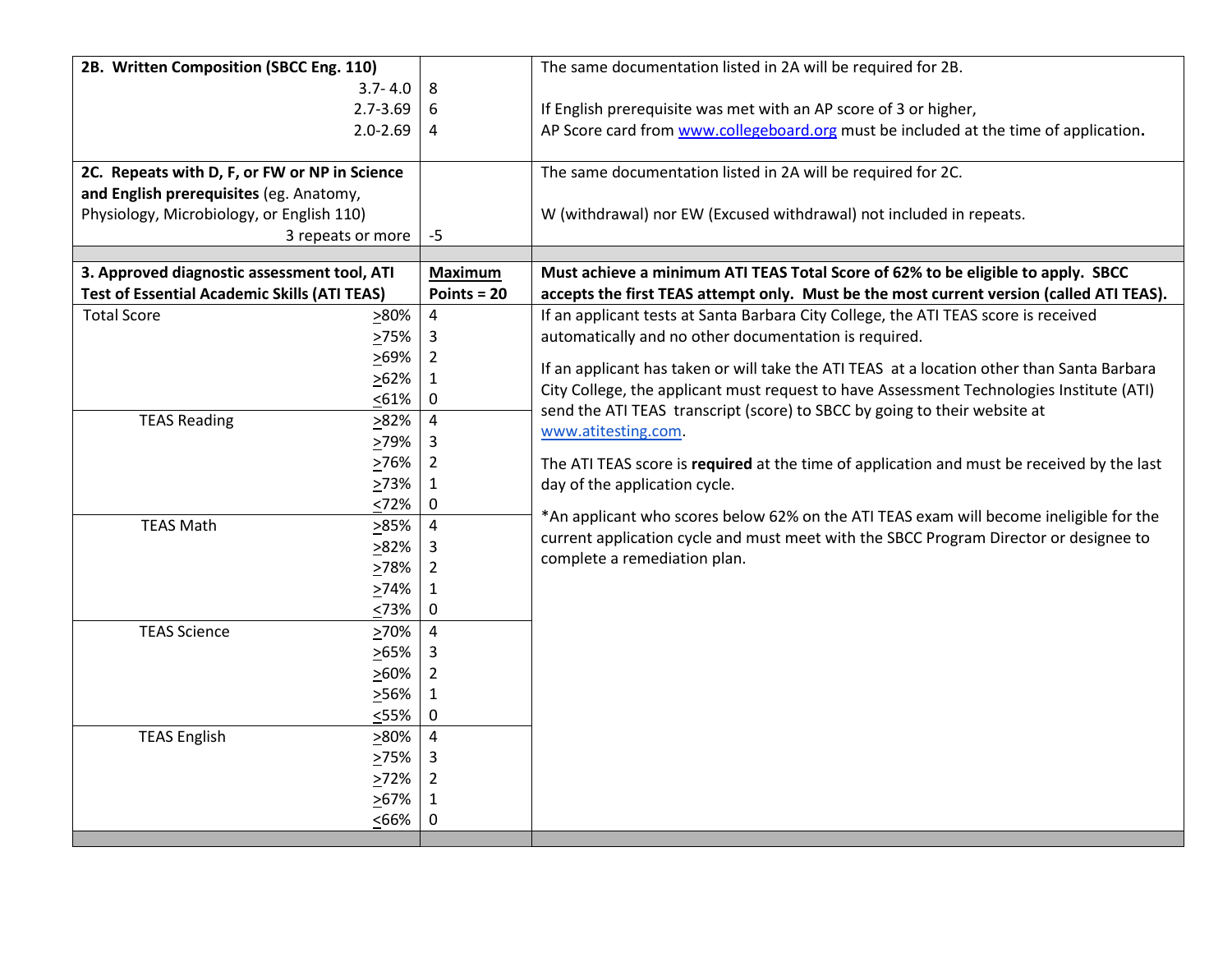| 4. Paid work (direct patient care) and/or                                                                                                                                                                                                                                                      | <b>Maximum</b>                 | Applicant may receive points for a combination of sections 4A and 4C or sections 4B and                                                                                                                                                                                                                                                                                                                                                                                                                                                                                                                                                                                                                                 |
|------------------------------------------------------------------------------------------------------------------------------------------------------------------------------------------------------------------------------------------------------------------------------------------------|--------------------------------|-------------------------------------------------------------------------------------------------------------------------------------------------------------------------------------------------------------------------------------------------------------------------------------------------------------------------------------------------------------------------------------------------------------------------------------------------------------------------------------------------------------------------------------------------------------------------------------------------------------------------------------------------------------------------------------------------------------------------|
| volunteer experience in healthcare within the                                                                                                                                                                                                                                                  | Points=26                      | 4C, not all three sections. Maximum points awarded is 26.                                                                                                                                                                                                                                                                                                                                                                                                                                                                                                                                                                                                                                                               |
| past two years.                                                                                                                                                                                                                                                                                |                                |                                                                                                                                                                                                                                                                                                                                                                                                                                                                                                                                                                                                                                                                                                                         |
| 4A.<br>2000+ hours working as a CNA in<br>healthcare                                                                                                                                                                                                                                           | 21                             | Paid work: Letter from current/former employer verifying employment. The letter must<br>be on organization letterhead with an original signature and include the applicant's name<br>(must match name on application), start date and end date (if applicable), employment                                                                                                                                                                                                                                                                                                                                                                                                                                              |
| 1000-1999 hours working as a CNA in<br>healthcare                                                                                                                                                                                                                                              | 8                              | status (full-time/part-time), number of hours worked per week (or total hours worked<br>from/to date), job title, department if applicable, and examples of duties including patient<br>interaction.                                                                                                                                                                                                                                                                                                                                                                                                                                                                                                                    |
| 500-999 hours working as a CNA in healthcare                                                                                                                                                                                                                                                   | 5                              |                                                                                                                                                                                                                                                                                                                                                                                                                                                                                                                                                                                                                                                                                                                         |
| 4B.<br>2000+ hours as a non CNA working in<br>healthcare                                                                                                                                                                                                                                       | 15                             | Paid work: Letter from current/former employer verifying employment. The letter must<br>be on organization letterhead with an original signature and include the applicant's name<br>(must match name on application), start date and end date (if applicable), employment                                                                                                                                                                                                                                                                                                                                                                                                                                              |
| 1000-1999 hours as a non CNA working in<br>healthcare                                                                                                                                                                                                                                          | 10                             | status (full-time/part-time), number of hours worked per week (or total hours worked<br>from/to date), job title, department if applicable, and examples of duties including patient<br>interaction.                                                                                                                                                                                                                                                                                                                                                                                                                                                                                                                    |
| 500-999 hours as a non CNA working in<br>healthcare                                                                                                                                                                                                                                            | 5                              |                                                                                                                                                                                                                                                                                                                                                                                                                                                                                                                                                                                                                                                                                                                         |
| 4C.<br>200+ hours volunteering in<br>healthcare<br>100-199 hours volunteering in healthcare                                                                                                                                                                                                    | 5<br>3                         | Volunteer: Letter from current/former organization verifying volunteer service. The letter<br>must be on organization letterhead with an original signature and must include the<br>applicant's name (must match name on application), start date and end date (if<br>applicable), total number of hours volunteered, and examples of duties including patient<br>interaction.                                                                                                                                                                                                                                                                                                                                          |
|                                                                                                                                                                                                                                                                                                |                                |                                                                                                                                                                                                                                                                                                                                                                                                                                                                                                                                                                                                                                                                                                                         |
| 5. Life experiences or special circumstances.<br>On the Supporting Documentation form,<br>specify which criteria you fall under.                                                                                                                                                               | <b>Maximum</b><br>Points = $7$ | Applicant may fall under one or more of these criteria, but maximum points awarded is<br>7.                                                                                                                                                                                                                                                                                                                                                                                                                                                                                                                                                                                                                             |
| A. Disabilities (Same meaning used in<br>Section 2626 of the Unemployment<br>Insurance Code)<br><b>B.</b> Low family income<br>First generation to attend college<br>C.<br>D. Need to work (Need to work means<br>student is working at least part-time<br>while completing academic work that |                                | A. Obtain verification of disability by a qualified professional that identifies the<br>nature of the condition and the resulting functional limitations. We recommend<br>that you submit your verification of disability to your college's Disability Office so<br>that they can verify your disability status while maintaining confidentiality.<br>Proof of Eligibility or receipt of financial aid under a program that may include, but<br>В.<br>not limited to, a fee waiver from the CA College Promise Grant (CCPG A or B<br>only)), the CalGrant Program, the federal Pell Grant program or CalWORKs)<br>C. Complete the ADN Admission Supporting Documentation Form explaining<br>situation or circumstances. |